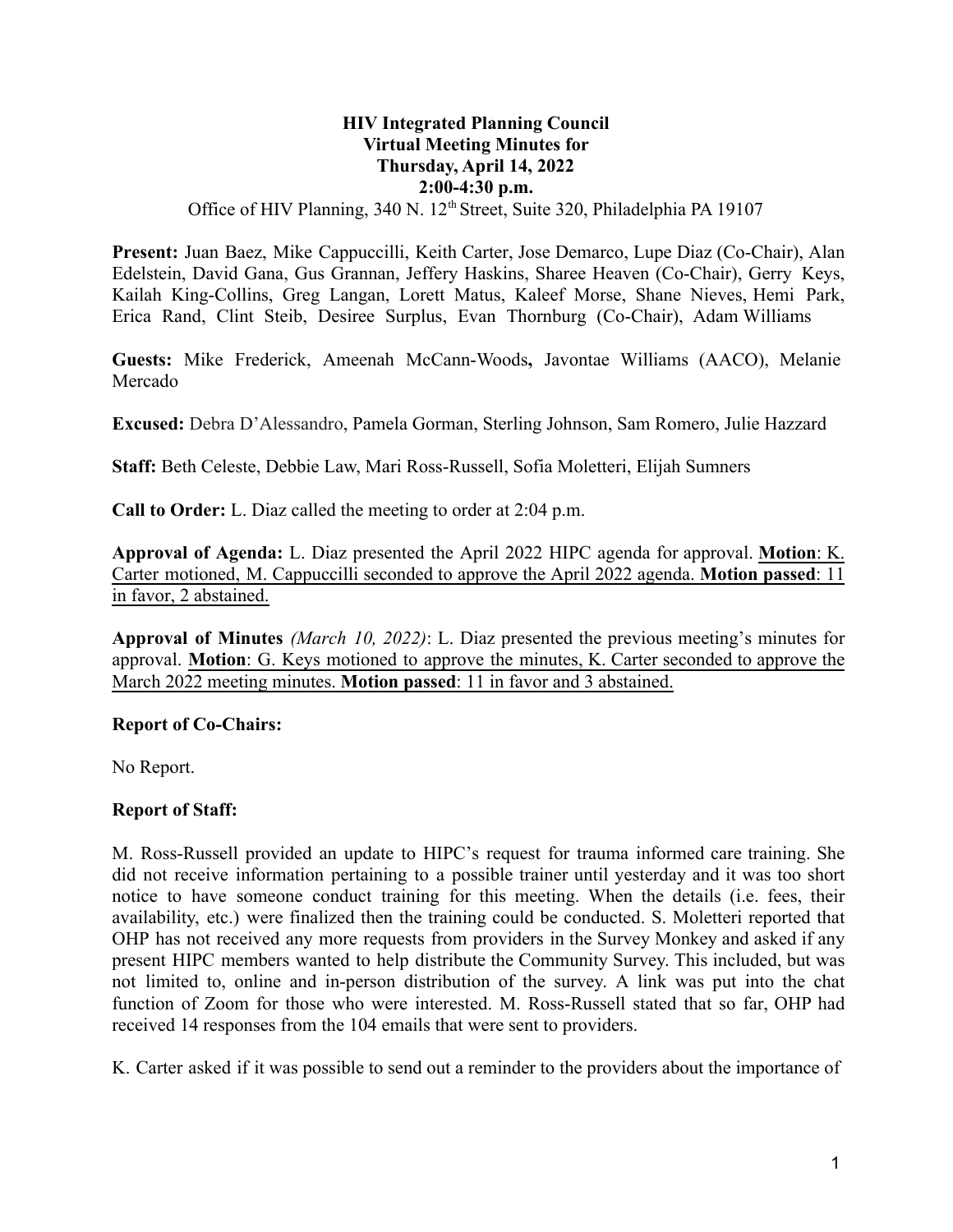their participation and completion of the survey. M. Ross-Russell stated that she would follow-up with Dr. Brady regarding the appropriate next steps. She continued that so far there were 42 online responses. C. Steib pointed out that some of the organizations could be holding on to the completed surveys so there might be an influx once groups start returning them to OHP. He also asked if there was an end-date for the survey. M. Ross-Russell answered that originally it was the end of May, so in about 6 weeks from this meeting, and that may be extended depending on the response rate.

C. Steib proposed to the group that because case managers are responsible for Ryan White certifications of their clients it would behoove HIPC to introduce the survey to them at this juncture. K. Carter added that Ryan White recertification for clients was done every 6 months and SVBP certification was about once per year. M. Ross-Russell stated that she would talk to Dr. Brady to determine the options available and go from there. She continued that while 42 responses may not appear to be a lot, it does mean that someone spent time completing the survey and that was a good thing. Additionally, it was entirely possible to receive an influx of hardcopies in the mail.

L. Diaz asked what the goal number was for returned surveys. M. Ross-Russell answered that OHP would like to have an increase over the last completed survey which was 391, 301 physical surveys and 90 completed online in both English and Spanish. M. Ross-Russell stated she would like to have a sample of over 400 respondents. There were a possible 2,500 hardcopy surveys to be sent to providers and she hoped that the online survey would have an increase from the last round of surveys.

K. Carter asked how the mask mandate was affecting OHP staff and the operations of the office. M. Ross-Russell answered that due to rising Omicron variant numbers things like in-person meetings have been placed on hold. Specifically due to members being at greater risk of health complications, so OHP was mindful of that as conversations surrounding hybrid meetings continued.

### **Discussion Items:**

### *–Budget Review Process–*

A. Edelstein reported that HIPC members were aware of the Project Officer and their comments and one of those pertained to the Planning Council being more involved in the budget process for the Office of HIV Planning specifically. They wanted the Planning Council to be involved in the preparation of the budget, to review the budget, and the approval of the budget. Discussion surrounding the comments have been to determine what might be the best way to facilitate these changes.

A. Edelstein reported that the budget amount for OHP was initially tied to the level, 5% increase, and 5% decrease allocation budgets, which were subsequently approved by the Planning Council. He stated that in the summer during allocations there were three budget scenarios agreed upon: level, 5% increase, and 5% decrease. In short, the amount that would be allocated for the Planning Council was contingent on how much the overall allocation was for the entire EMA. A. Edelstein continued that when the allocations were approved and voted on by the Planning Council, the OHP budget was also approved as part of the system wide allocation.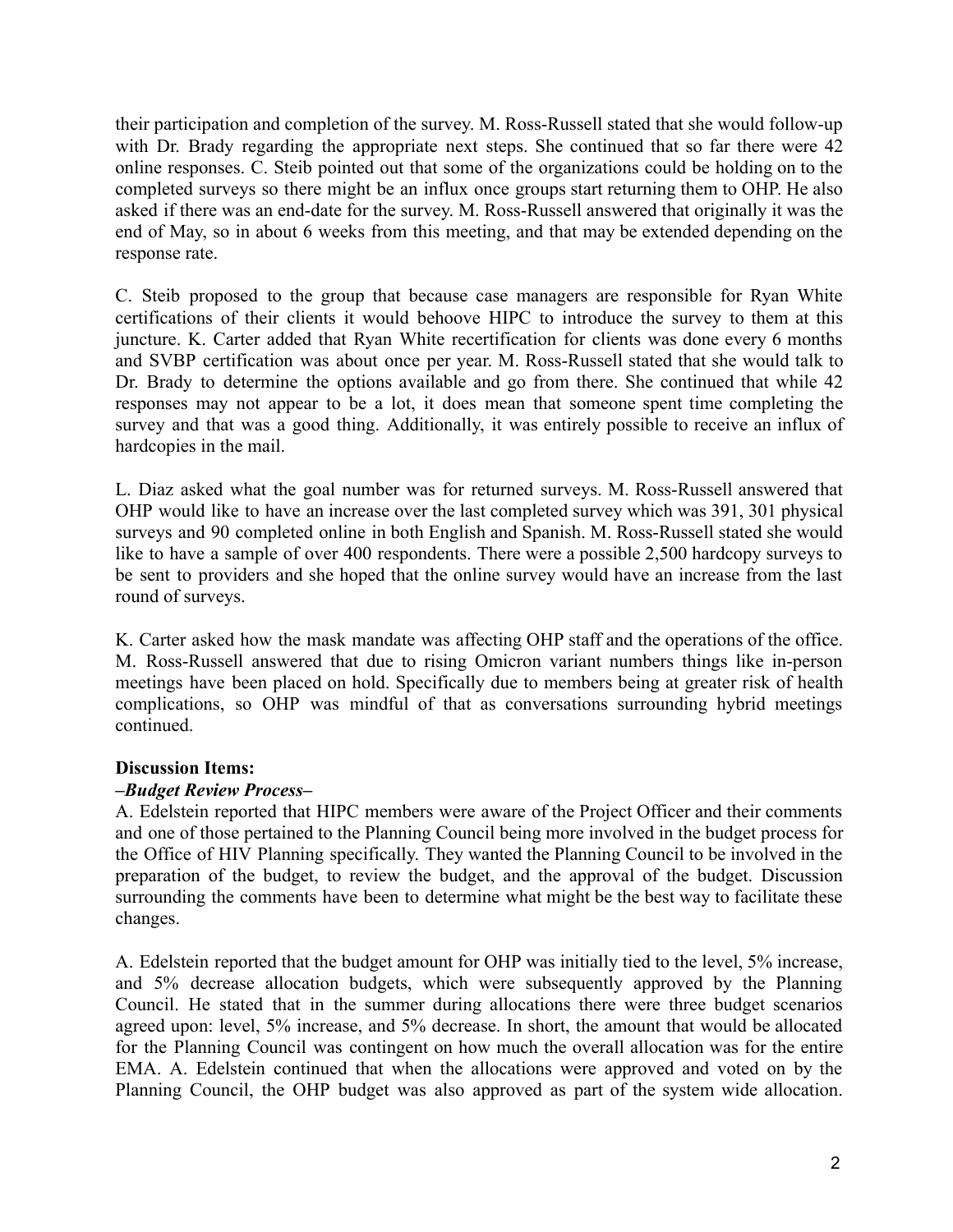Embedded in the budget was the allocation for HIPC support and the current percentage has been consistent for the past 15 years or more at approximately 2.4% a decrease from 2.7% at the highest. To provide additional context, initially the planning council support budget, which could not exceed 5%, was separate from the overall administrative costs. With the last reauthorization several years ago, the planning council support budget was shifted into the administrative costs giving Recipients greater input into the planning body expenditures. With the combined cost not to exceed 10%. In other words, in the past there was a separate item for planning council support, and it was limited to no more than 5% of the overall allocation with the last reauthorization. Once the funding awards were provided to the recipient, by HRSA/HAB the final administrative allocation discussions began. The past several years the pattern has been that OHP received a preliminary award and then sometime later, as late as May.

A. Edelstein reported that the planning body was responsible for the allocation of Ryan White Part A service funds systemwide expenditures must be determined first. The process begins with the development of the systemwide expenditures which are provided to the Finance Committee and OHP staff by the Recipient. The calculation for service dollars based on HIPC deliberations are incorporated into the allocation process. The systemwide expenditures are subtracted from the total award and the regional percentages are determined based on each of the three regions' proportion of the epidemic. The recipient was allowed to take 10% of the total award for admin cost and 5% for quality management. The planning support budget was part of the administrative cost allocation.

A. Edelstein reported that the 10% allocated to the recipient included systemwide coordination, grantee administration, and capacity building. Once the recipient receives the award, some discussion related to the Planning Council budget takes place. For example, this budget cycle indirect costs would be handled differently than in the past, with each funded organization needing to include the 9.2% PHMC indirect costs within the budget. This number was determined because that was where the recipient caps the number that organizations are allowed to charge for admin cost at 9.2%. As a result, discussion regarding the minimum amount OHP needed to maintain the status quo would be discussed. The status quo referred to the dollars that were needed in order to effectively conduct the activities of OHP. Further deliberations regarding the Planning Council budget may occur within this joint meeting between the Executive and Finance committees.

A. Edelstein reported that once a preliminary planning support budget was crafted by OHP staff and this was presented in a joint meeting of the Finance and Executive committees. This was new and has not been done in the past, but it would be done moving forward. There was a preliminary budget developed by OHP staff that would then be presented in a joint meeting of Finance and Executive committees and this would be a review process. Before things move to the full Planning Council, further deliberations regarding the Planning Council support budget may occur within the joint meeting, so any additional concerns may be resolved. When an award letter is sent to Public Health Management Corporation, PHMC acts as the fiscal agent for the Office of HIV Planning. When the award letter goes to PHMC a review of the budget line items for supplemental and formula would occur with the account manager assigned to OHP by PHMC. discussion about line item direct costs, personnel costs, changes needed because of various activities, increased costs, etc., happen at this stage.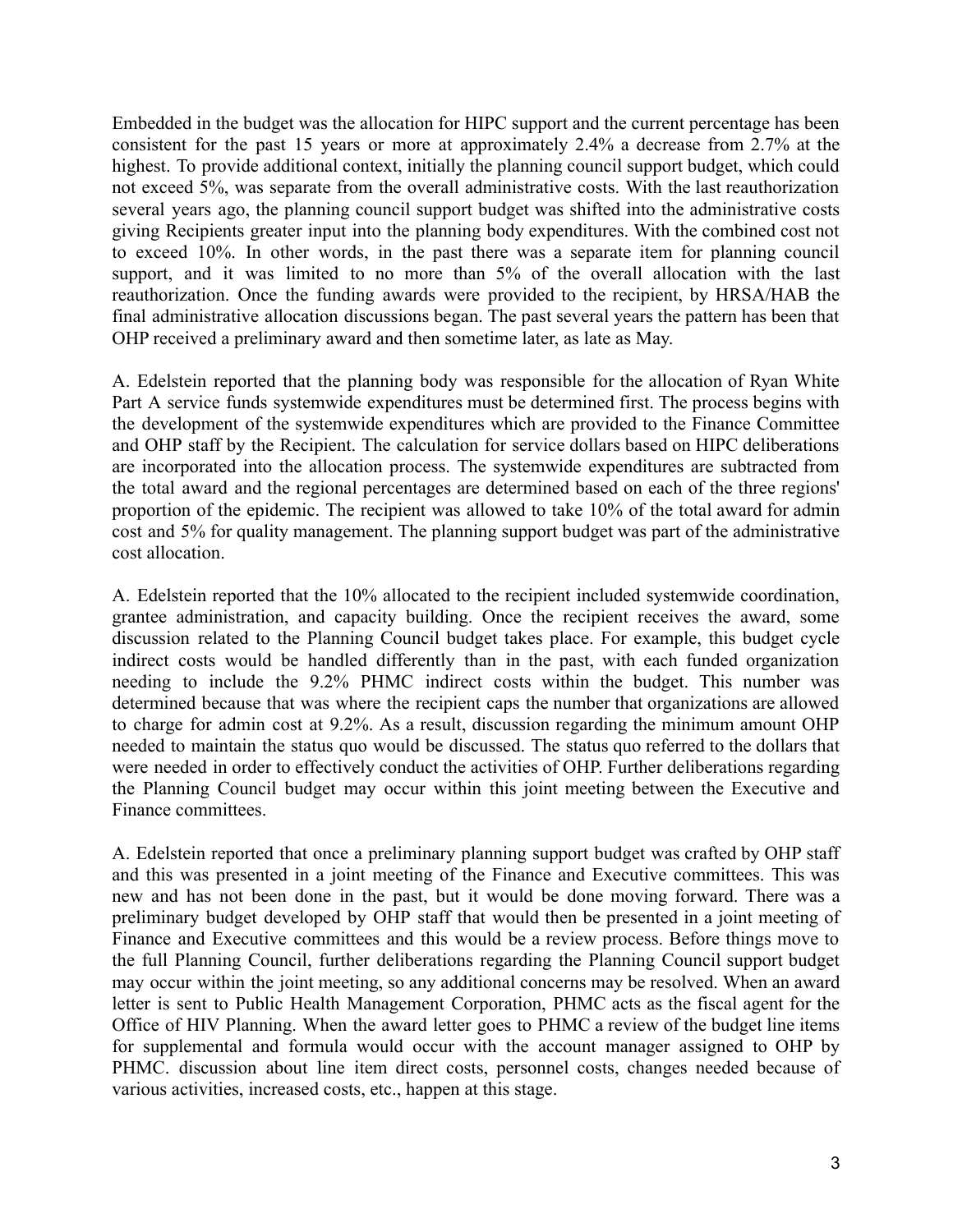A. Edelstein reported that the budget creation is historically based on a review of the general journal and the detailed general ledger. Once the budget amounts are agreed by the Finance Committee based on the joint committee budget discussion the award budget is presented to the HIPC for review, finalized and returned to the recipient. If additional discussion, negotiations or changes are needed then this happens between the recipient, fiscal agent, appropriate HIPC committee, either Finance or Executive, and OHP.

A. Williams stated before a vote he would like some discussion to better understand the parameters of the budget process. A. Edelstein stated that prior to the site review, and prior to the development of this document, the Planning Council, which included the Finance Committee, acting as an agent for the planning council did not have a specified role in the development of the budget for planning council support, which was the budget for OHP. He continued that this document inserted the Finance Committee and the Executive committee into the role of reviewing the budget while it was still being prepared. Also going back to the full planning council to approve the budget after a final version was determined. A. Williams clarified that according to the auditors, the Planning Council should have had a more active or participatory role in the changes of the budget, or the budget overall in any way. Since that was not the case, a representative was chosen somehow to make the changes.

A. Edelstein stated that these were not financial auditors and was not connected to a financial audit; rather it was connected to the site review process to determine if the planning council was in compliance with HRSA's guidelines.

**Motion**: From the Finance Committee for the Planning Council to be involved in the preparation of the budget, to review the budget, and the approval of the budget.

> Juan Baez- In Favor Mike Cappuccilli – In Favor Keith Carter – In Favor Jose Demarco – In Favor Lupe Diaz – Abstain Alan Edelstein – In Favor David Gana – In Favor Gus Grannan – In Favor Sharee Heaven – Abstain Gerry Keys – In Favor Lorett Matus – In Favor Kaleef Morse – In Favor Shane Nieves – Abstain Hemi Park – In Favor Erica Rand – In Favor Clint Steib – In Favor Desiree Surplus– In Favor Evan Thornburg – Abstain Adam Williams – In Favor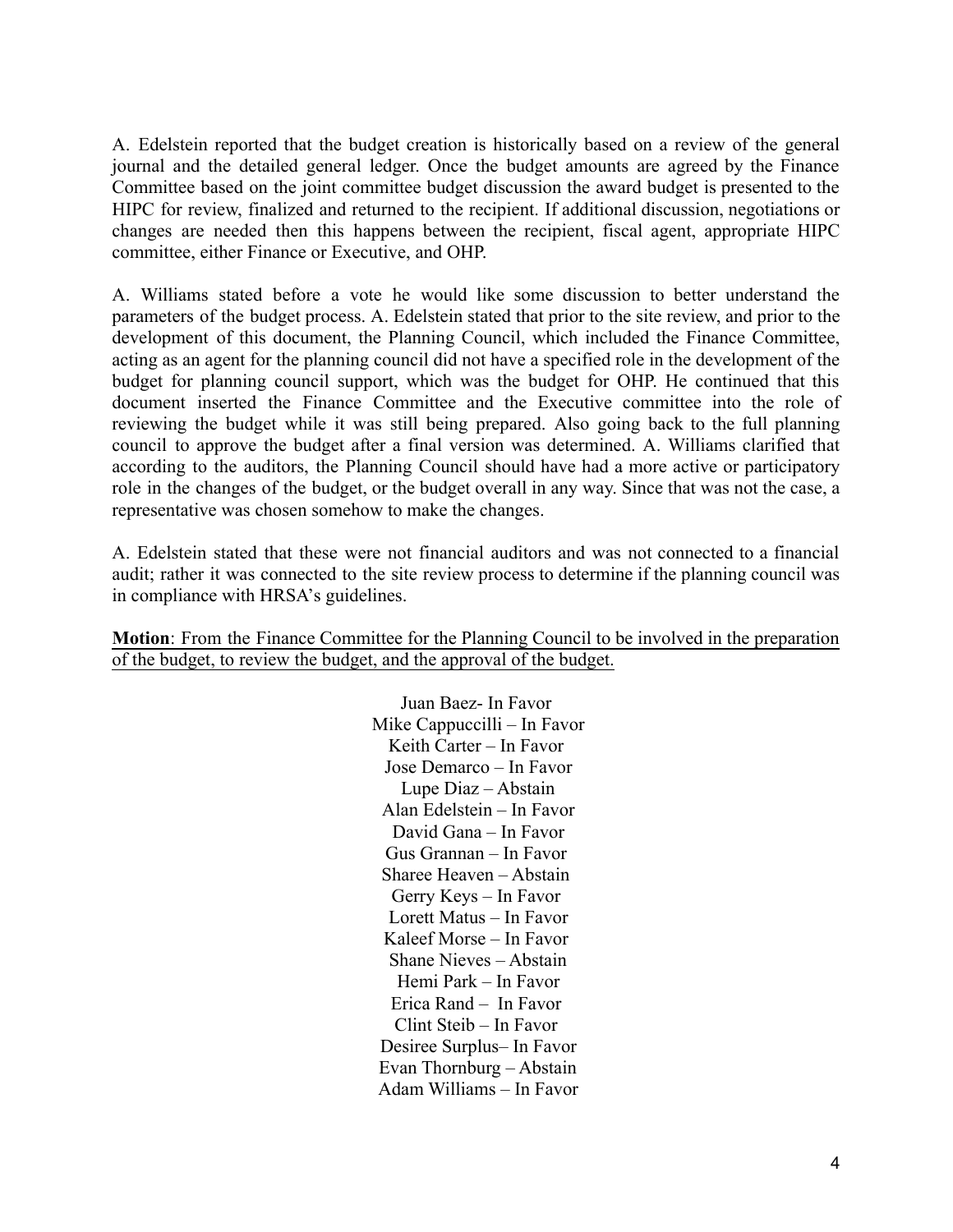### **Motion Passed:** 15 in favor, 4 abstaining

**Committee Reports:**

## *–Executive Committee–*

No Report.

## *–Finance Committee–*

No further Report.

### *–Nominations Committee–*

M. Cappuccilli reported that the nominations committee reviewed 7 applications and accepted 5. The next time this will happen will be in Monday the 18th of April.

### *–Positive Committee–*

S. Moletteri reported that the Poz Committee will meet on March 21st at 7pm, last month they tried an afternoon meeting, but they found that it was better in the evening while they met online.

### *–Comprehensive Planning Committee–*

G. Grannan stated that CPC met last month and was in the process of the priority setting.

### *–Prevention Committee–*

C. Steib reported that Prevention met last month and discussed the integrated plan. They will be meeting again on the 27th of April.

### *–Ad-Hoc Recruitment Workgroup–*

No further report.

### **Any Other Business:**

None.

#### **Announcements:**

J. Williams announced changes to personnel at AACO and Coleman Terrell, who has been the acting director of the Division of Disease Control, was installed officially last week and would not be returning to AACO.

### **Adjournment:**